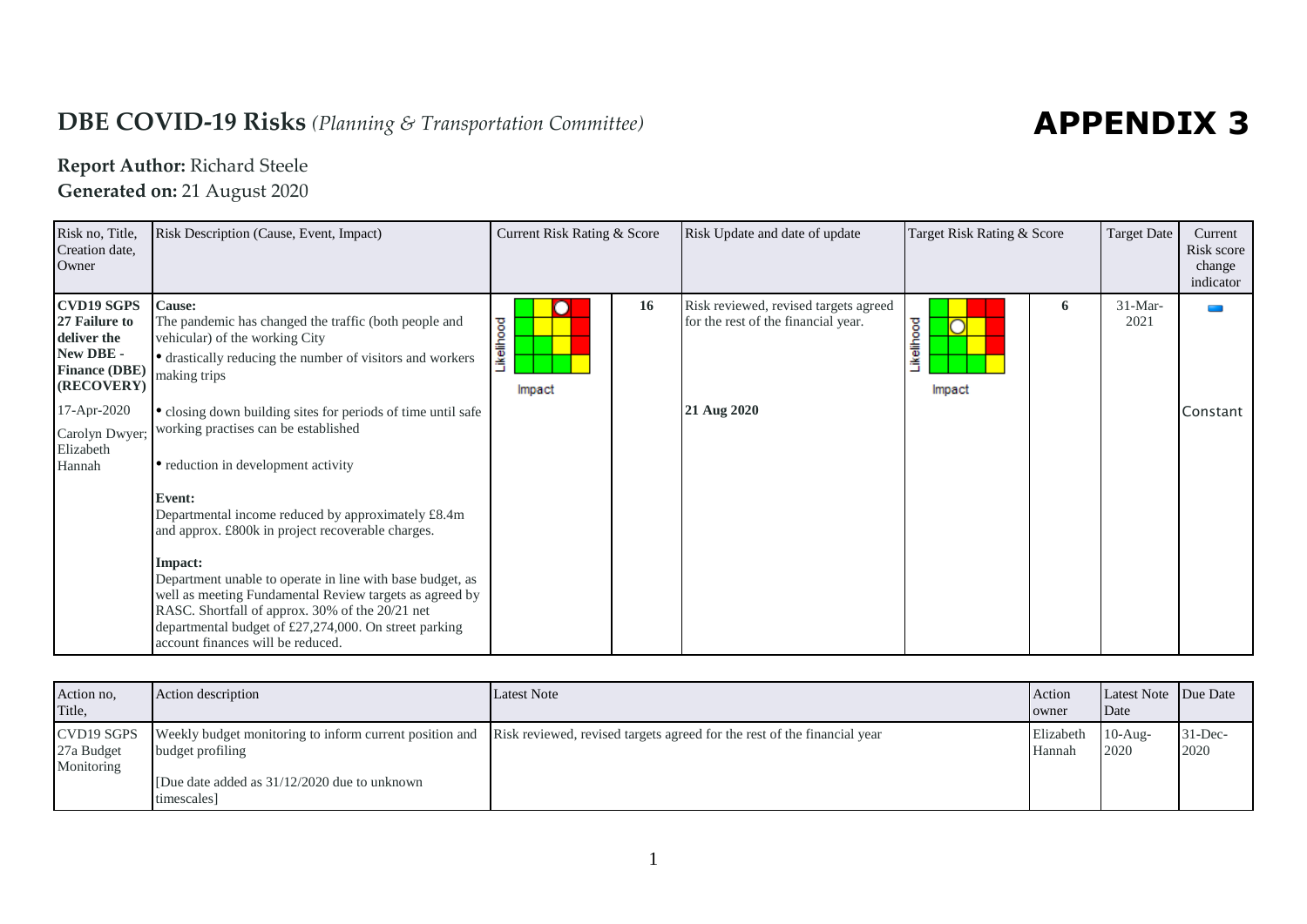| CVD19 SGPS<br>27 <sub>b</sub><br>Affordability | Review affordability of projects which rely on 'on street<br>parking account' funding | Project prioritisation/affordability Officer meetings are taking place and reports are going to<br>DBE Senior Management Team weekly. There will be reports to Committees to enable<br>Members to determine the priorities. | Ian Hughes 21-Aug- | 2020 | $31 - Dec-$<br>2020 |
|------------------------------------------------|---------------------------------------------------------------------------------------|-----------------------------------------------------------------------------------------------------------------------------------------------------------------------------------------------------------------------------|--------------------|------|---------------------|
| CVD19 SGPS<br>27c Recovery                     | departmental budget and wider economy and planned fee<br><i>ncreases</i>              | Focus on recovery in the second half of 20/21 in relation to Moving traffic contravention cameras approved at committee for deployment in October.<br>Bank Junction and Beech Street enforcement continue.                  | Ian Hughes 21-Aug- | 2020 | $31$ -Dec-<br>2020  |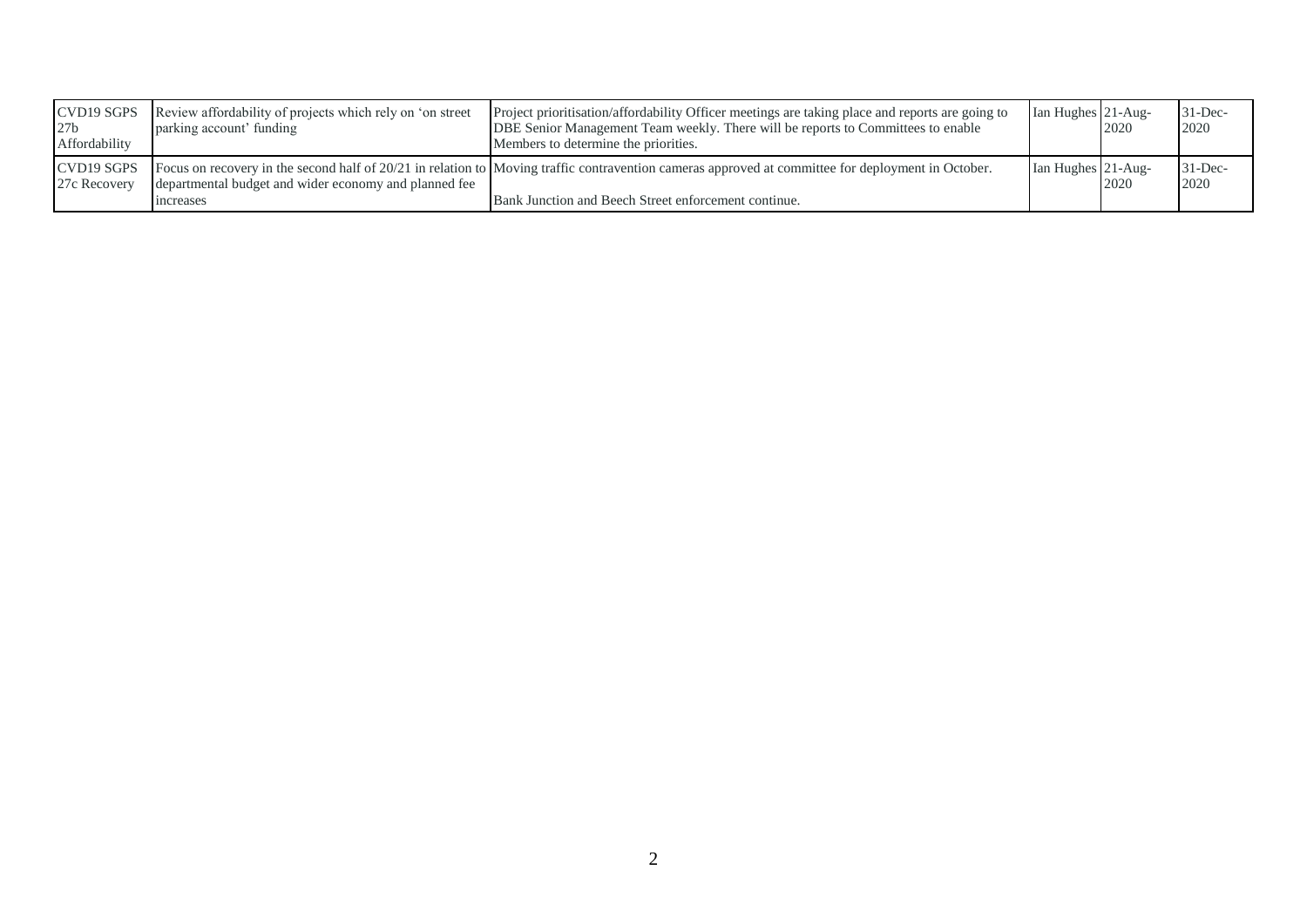| Risk no, Title,<br>Creation date,<br>Owner                                                                                                                                                                           | Risk Description (Cause, Event, Impact)                                                                                                                                                                                                                                                                                                                                                                                                                                                                                                                                                                                                                                                                                                                                                                                                                                                                                                                                                                                                                                                                                                                                                                                                                                                                                                                                                  |                           | Current Risk Rating & Score Risk Update and date of update                                          | Target Risk Rating & Score | <b>Target Date</b> | Current<br>Risk score<br>change<br>indicator |
|----------------------------------------------------------------------------------------------------------------------------------------------------------------------------------------------------------------------|------------------------------------------------------------------------------------------------------------------------------------------------------------------------------------------------------------------------------------------------------------------------------------------------------------------------------------------------------------------------------------------------------------------------------------------------------------------------------------------------------------------------------------------------------------------------------------------------------------------------------------------------------------------------------------------------------------------------------------------------------------------------------------------------------------------------------------------------------------------------------------------------------------------------------------------------------------------------------------------------------------------------------------------------------------------------------------------------------------------------------------------------------------------------------------------------------------------------------------------------------------------------------------------------------------------------------------------------------------------------------------------|---------------------------|-----------------------------------------------------------------------------------------------------|----------------------------|--------------------|----------------------------------------------|
| <b>CVD19 SGPS</b><br>25 Failure by<br><b>BRONZE</b> to<br>deliver the<br>Highways,<br>Parking &<br><b>Enforcement</b><br>service<br>required by<br><b>SILVER</b><br>(DBE)<br>(RECOVERY)<br>17-Apr-2020<br>Ian Hughes | Cause:<br>• The pandemic leads to a critical number of staff (employed by<br>our highway term contractor J B Riney) being unable to attend<br>work due to illness/self-isolation/caring responsibilities.<br>• The pandemic leads to a critical number of staff (employed by<br>our parking contractor Saba) being unable to attend work due to<br>illness/self-isolation/caring responsibilities.<br>• The pandemic leads to a critical number of City of London staff<br>being unable to attend work due to illness/self-isolation/caring<br>responsibilities.<br>• The pandemic leads to a failure of the supply chain of our<br>highway term contractor (J B Riney)<br>Event:<br>Our contractors and/or City of London staff are unable to provide<br>a highway maintenance and/or parking service.<br>Impact:<br>• Failure to maintain the highway in a safe state leading to<br>personal damage injuries. (1, 3 and 4)<br>• Increased inability to manage car parks leading to increases<br>potential for crime and anti-social behaviour, increased fire risk<br>and associated loss of income (2 and 3).<br>• Failure to manage on-street parking leading to loss of access by<br>emergency services to residential and business premises (2 and 3).<br>• Failure to monitor 3rd party on-street activities licenced by the<br>City of London leading to unsafe systems of work. | 8<br>Likelihood<br>Impact | Social Distancing measures are<br>continuing in the City as per<br>previous comment.<br>19 Aug 2020 | 8<br>Likelihood<br>Impact  | $31$ -Dec-<br>2020 | a an<br>Constant                             |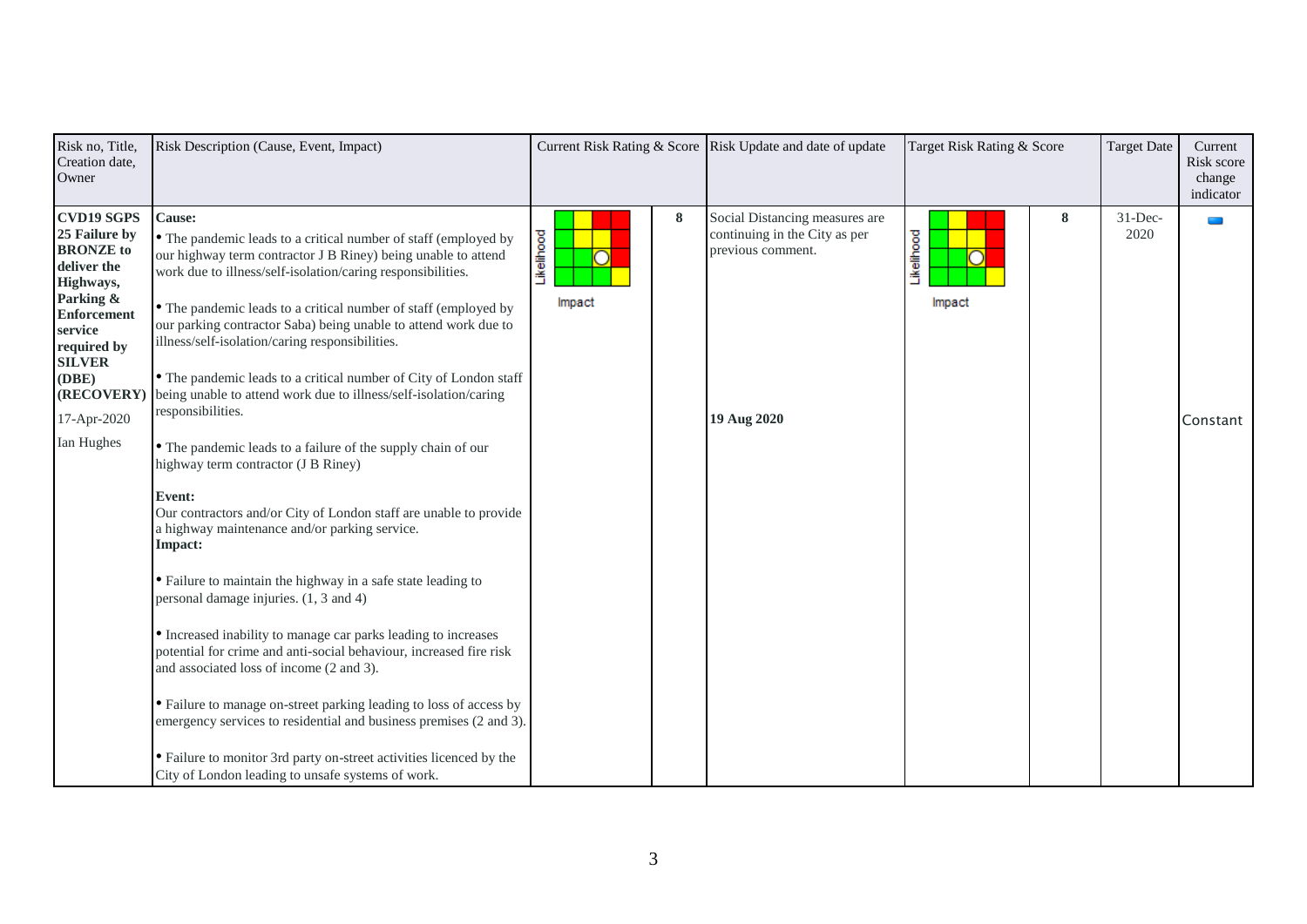| Action no,<br>Title,                                   | Action description                                                                                                                                                                                                                                                                                                                                                                                                                                                                                                                                            | <b>Latest Note</b>                                                                                                                                                                                                                                                                                                                                                                                        | Action<br>owner    | <b>Latest Note</b><br>Date | Due Date           |
|--------------------------------------------------------|---------------------------------------------------------------------------------------------------------------------------------------------------------------------------------------------------------------------------------------------------------------------------------------------------------------------------------------------------------------------------------------------------------------------------------------------------------------------------------------------------------------------------------------------------------------|-----------------------------------------------------------------------------------------------------------------------------------------------------------------------------------------------------------------------------------------------------------------------------------------------------------------------------------------------------------------------------------------------------------|--------------------|----------------------------|--------------------|
| <b>CVD19 SGPS</b><br>25a Contractor<br>liaison         | Working with contractors to ensure that they are adequately forecasting staff<br>or supply chain issues to ensure that the City received adequate warning of<br>the need to decrease service levels any further allowing decisions to be taken<br>in a timely and reasonable manner.<br>Where works are continuing we have worked with the contractor to ensure<br>that they have adequate risk assessments and method statements in place to<br>minimise the infection and other risks to staff.<br>[Due date added as 31/12/2020 due to unknown timescales] | Works are continuing as scheduled.                                                                                                                                                                                                                                                                                                                                                                        | Ian Hughes 19-Aug- | 2020                       | $31$ -Dec-<br>2020 |
| <b>CVD19 SGPS</b><br>25b City staff<br>resilience      | Reducing the overall number of City of London staff on duty in the City at<br>any one time. This reduces the risk to individual members of staff and<br>therefore the risk of staff shortage in the future. Monitoring of the full range<br>of on-street activities is being achieved by sharing of resource between teams<br>on a rota.<br>[Due date added as 31/12/2020 due to unknown timescales]                                                                                                                                                          | Limited rota of staff involved in surveillance is continuing.                                                                                                                                                                                                                                                                                                                                             | Ian Hughes 19-Aug- | 2020                       | $31$ -Dec-<br>2020 |
| CVD19 SGPS<br>25c Saba staff<br>resilience             | Enforcement of the Bank on Safety scheme traffic order transferred to<br>working from home. Appropriate policies and procedures have been put in<br>place to ensure compliance with data protection legislation.<br>[Due date added as 31/12/2020 due to unknown timescales]                                                                                                                                                                                                                                                                                  | Normal services for both enforcement of on-street parking/moving traffic<br>contraventions and car parks (off street parking).                                                                                                                                                                                                                                                                            | Ian Hughes 19-Aug- | 2020                       | $31$ -Dec-<br>2020 |
| CVD19 SGPS<br>25d Car park<br>rationalisation          | As a result of a reduction in staff availability by the contractor the Tower Hill Car Parks enforcement at normal levels following agreement at Gold<br>and Minories car parks have been opened for unfettered access to ensure that<br>the remaining car parks can be staffed on a 24x7 basis.<br>Safety inspections of the Tower Hill and Minories car parks (e.g. fire) are<br>being undertaken by roving patrols.<br>[Due date added as 31/12/2020 due to unknown timescales]                                                                             |                                                                                                                                                                                                                                                                                                                                                                                                           | Ian Hughes 13-Aug- | 2020                       | $31$ -Dec-<br>2020 |
| CVD19 SGPS<br>25e Public<br>communication<br>of change | Where there are alterations to services have been authorised by<br>Members/GOLD we are issuing clear public communications on the City<br>website, social media and email to interest groups.<br>[Due date added as 31/12/2020 due to unknown timescales]                                                                                                                                                                                                                                                                                                     | The City's website continues to be updated throughout the Covid-19 period<br>and a question and answer document has been produced.<br>The initiative will remain adaptable to changing circumstances with the<br>measures able to be scaled up or down as required in line with Government<br>guidance. Up to date information is available on our webpage<br>www.cityoflondon.gov.uk/covid19citystreets. | Ian Hughes 19-Aug- | 2020                       | $31$ -Dec-<br>2020 |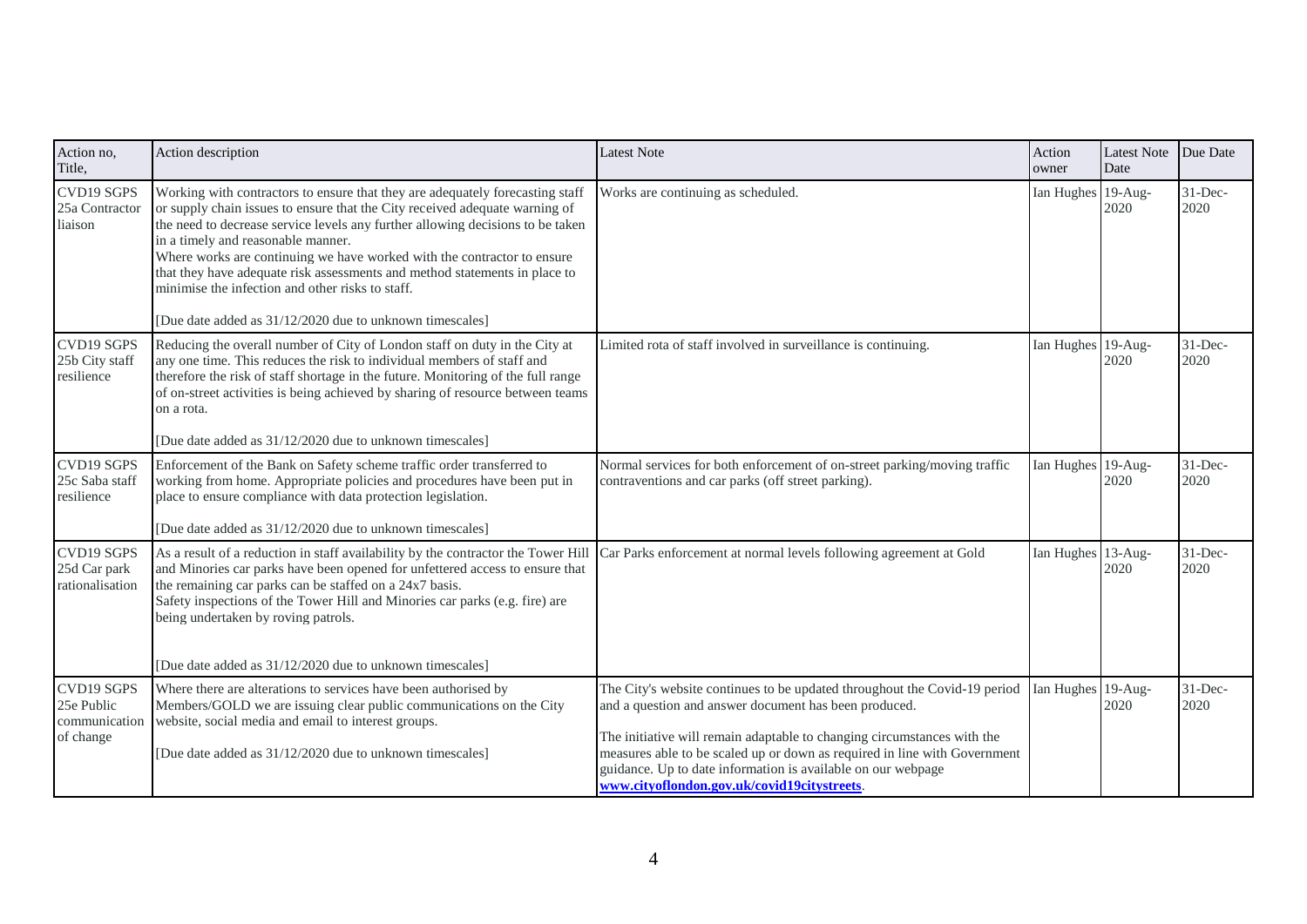| Risk no, Title,<br>Creation date,<br>Owner                                                                                                                                                         | Risk Description (Cause, Event, Impact)                                                                                                                                                                                                                                                                                                                                                                                                                                                                                                                              | Current Risk Rating & Score |   | Risk Update and date of update                                                                                                         | Target Risk Rating & Score | <b>Target Date</b> | Current<br>Risk score<br>change<br>indicator |
|----------------------------------------------------------------------------------------------------------------------------------------------------------------------------------------------------|----------------------------------------------------------------------------------------------------------------------------------------------------------------------------------------------------------------------------------------------------------------------------------------------------------------------------------------------------------------------------------------------------------------------------------------------------------------------------------------------------------------------------------------------------------------------|-----------------------------|---|----------------------------------------------------------------------------------------------------------------------------------------|----------------------------|--------------------|----------------------------------------------|
| <b>CVD19 SGPS</b><br>26 Failure by<br><b>BRONZE</b> to<br>deliver the<br><b>Development</b><br>&<br><b>Construction</b><br>service<br>required by<br><b>SILVER</b><br>(DBE)<br>(RECOVERY) Control. | <b>Cause:</b> The Pandemic lockdown is preventing site visits<br>for both the Planning Service in order to assess<br>development proposals and the District Surveyors to<br>undertake inspections on construction sites.<br><b>Event:</b> Delays to the approval of development schemes<br>and their construction/completion.<br><b>Impact:</b> Reduced economic activity in the City. Potential<br>judicial reviews to planning decisions based on<br>assessment/consultation challenges. Possible Health and<br>Safety risks from reduced inspections for Building | Likelihood<br>Impact        | 6 | No change from last week. Both DM<br>and BC continue to work in<br>accordance with the procedures and<br>protocols previously devised. | Likelihood<br>Impact       | $31$ -Dec-<br>2020 |                                              |
| 17-Apr-2020                                                                                                                                                                                        |                                                                                                                                                                                                                                                                                                                                                                                                                                                                                                                                                                      |                             |   | 18 Aug 2020                                                                                                                            |                            |                    | Constant                                     |
| David Horkan;<br>Gordon Roy                                                                                                                                                                        |                                                                                                                                                                                                                                                                                                                                                                                                                                                                                                                                                                      |                             |   |                                                                                                                                        |                            |                    |                                              |

| Action no.<br>Title,                                                   | Action description                                                                                                                                                                                                | <b>Latest Note</b>                                                                                                                                                        | Action<br>owner | <b>Latest Note</b><br>Date | Due Date           |
|------------------------------------------------------------------------|-------------------------------------------------------------------------------------------------------------------------------------------------------------------------------------------------------------------|---------------------------------------------------------------------------------------------------------------------------------------------------------------------------|-----------------|----------------------------|--------------------|
| CVD19 SGPS<br>26a Alternative<br>methods of<br>planning site<br>visits | Officers are requesting site photos or video footage/tours of sites where<br>necessary/possible for planning applications.<br>[Due date added as 31/12/2020 due to unknown timescales]                            | No change from last week.                                                                                                                                                 | David<br>Horkan | $18-Au$ g-<br>2020         | $31$ -Dec-<br>2020 |
| CVD19 SGPS<br>26b Risk based<br>inspections                            | District Surveyors officers are increasing requirements for records of site<br>QA checks and third party inspections in lieu of physical inspections.<br>[Due date added as 31/12/2020 due to unknown timescales] | No change from last week.                                                                                                                                                 | Gordon<br>Roy   | $18-Au$ g-<br>2020         | $31$ -Dec-<br>2020 |
| CVD19 SGPS<br>26c Alternative<br>methods of DS<br>Inspections          | Officers are requesting site photos or video footage/tours of sites where<br>necessary/possible for building control applications.<br>[Due date added as 31/12/2020 due to unknown timescales]                    | No change from last week. BC officers attended a substantial Dangerous<br>Structure incident at the weekend at Smithfield Market in accordance with the<br>risk protocol. | Gordon<br>Roy   | $18-Aug-$<br>2020          | $31$ -Dec-<br>2020 |